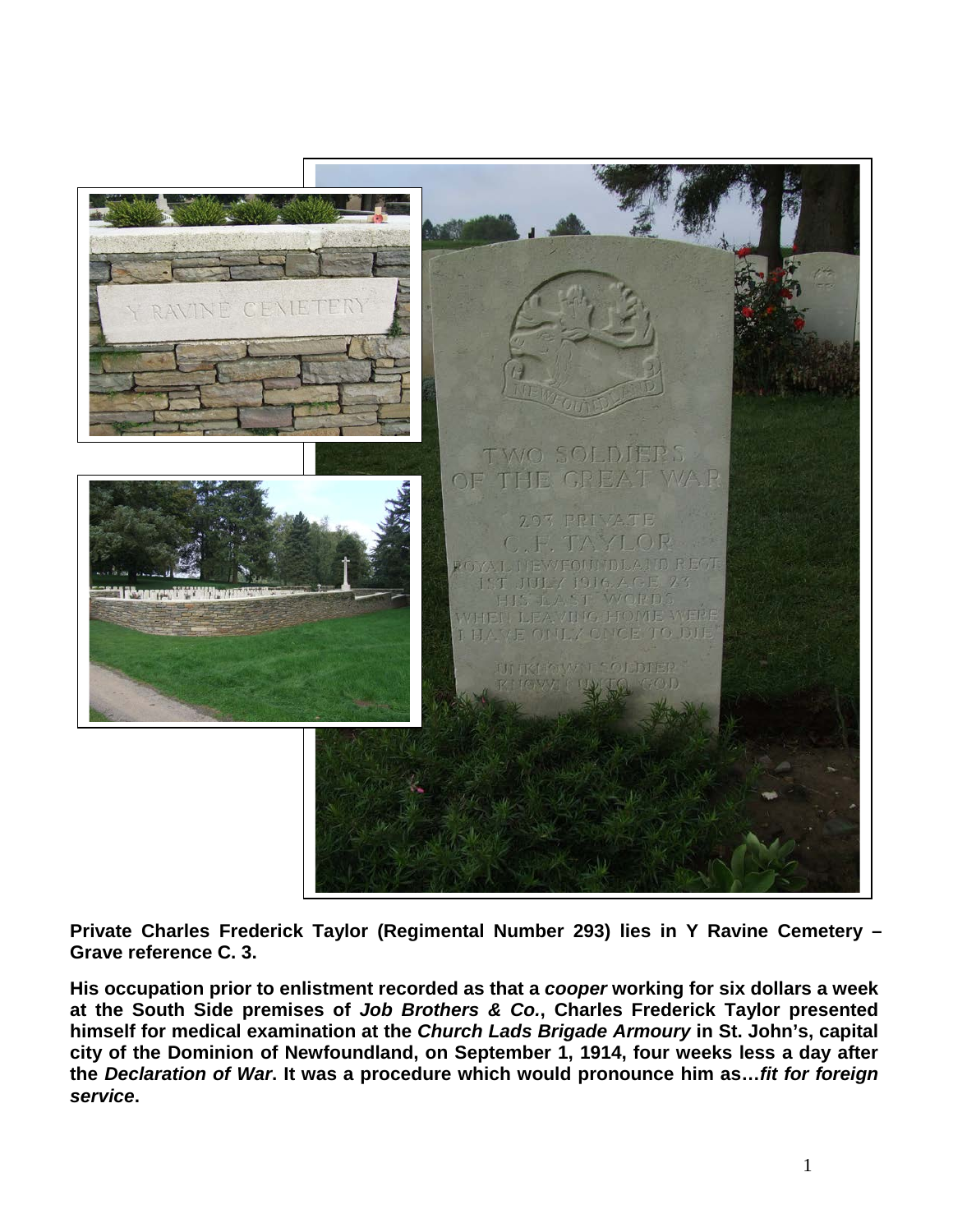**Eight days later he enlisted at the same** *CLB Armoury* **on September 9, 1914 – engaged at the daily private soldier's rate of \$1.10 (this including a ten-cent per diem Field Allowance). Private Taylor was a recruit of the First Draft.** 

**Some three weeks later again, Private Taylor attested on October 2 before embarking on October 3 with the others of the** *First Five Hundred* **onto the Bowring Brothers' vessel**  *Florizel* **awaiting them in St. John's Harbour.** 

**(Right above:** *The image of Florizel at anchor in the harbour at St. John's is by courtesy of Admiralty House Museum***.)**

**The ship sailed on the morrow to its rendezvous off the south coast of the Island where she was to join the convoy transporting the 1st Canadian Division across the Atlantic.**

**(Right:** *Fort George, constructed in the latter half of the eighteenth century, still serves the British Army to this day***. – photograph from 2011)**

**In the United Kingdom Private Taylor trained with the Newfoundland contingent: firstly in southern England; then in Scotland at Fort George – on the Moray Firth close to Inverness; at Edinburgh Castle – where it provided the first garrison from outside the British Isles; and later again at the tented** *Stobs Camp* **near the town of Hawick to the south-east of Edinburgh.**

**(Right above:** *The Newfoundland Regiment on parade at Stobs Camp and about to be presented with its Colours on June 10, 1915* **– by courtesy of Reverend Wilson Tibbo and Mrs. Lillian Tibbo)**

**At the beginning of that August of 1915, the four senior Companies, 'A', 'B', 'C' and 'D', were then sent south to undergo a final two weeks of training, as well as an inspection by the King, at Aldershot; meanwhile the two junior Companies, the later-arrived 'E' and 'F'\*, were sent to Scotland's west coast, to Ayr, where they were to provide the nucleus of the newly-forming 2nd (***Reserve***) Battalion.**

**(Right:** *George V, by the Grace of God, of the United Kingdom of Great Britain and Ireland and of the British Dominions beyond the Seas, King, Defender of the Faith, Emperor of India* **– photograph from** *Bain News Services* **via** *Wikipedia***)**

*\*On July 10, 1915, 'F' Company had arrived at Stobs Camp from Newfoundland, its personnel raising the numbers of the unit to battalion establishment strength, and thus permitting it to be ordered to active service.*









2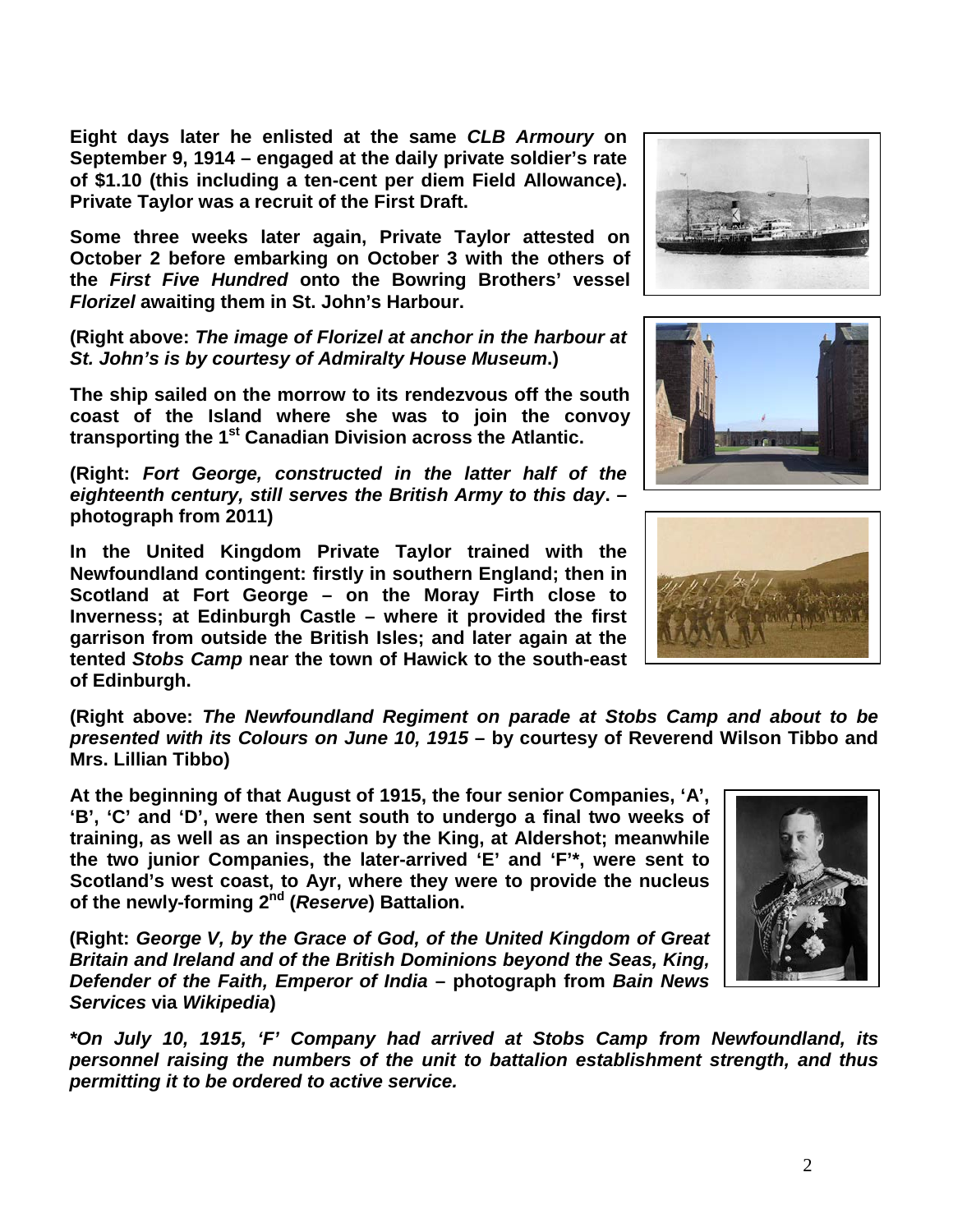*The 1st Battalion, Newfoundland Regiment, comprising those four Companies, 'A', 'B', 'C' and 'D', was thereupon attached to the 88th Brigade of the 29th Division of the (British) Mediterranean Expeditionary Force.*

**It had then been during the period spent at Aldershot that Private Taylor of 'B' Company – he was not alone in doing so - had been prevailed upon, he on August 13, to re-enlist** *for the duration of the war\****.** 

**\****At the outset of the War, perhaps because it was felt by the authorities that it would be a conflict of short duration, the recruits enlisted for only a single year. As the War progressed, however, this was obviously going to cause problems and the men were encouraged to re-enlist***.**



**(Right above:** *Some of the men of 'A', 'B', 'C' and 'D' Companies of the 1st Battalion of the Newfoundland Regiment at Aldershot in August of 1915* **– from** *The Fighting Newfoundlander* **by Col. G.W.L. Nicholson, C.D.)**

**(Right:** *The image of Megantic, in peace-time a 'White Star Line' vessel, is from the Old Ship Picture Galleries web-site***.)**

**On August 20, 1915, Private Taylor and his comrades-in-arms embarked in the Royal Navy Harbour of Devonport onto the requisitioned passenger-liner** *Megantic* **for passage to the Middle East and to the fighting against the Turks where, a month later – having spent two weeks billeted in British barracks in the Egyptian capital, Cairo - on September 20, he disembarked with the 1st Battalion at** *Suvla Bay* **on the**  *Gallipoli Peninsula***.**

**(Right above:** *Kangaroo Beach, where the officers and men of the 1st Battalion, Newfoundland Regiment, landed on the night of September 19-20, 1915, is to be seen in the distance at the far end of Suvla Bay. The remains of a landing-craft are still clearly visible in the foreground on 'A' Beach***. – photograph taken in 2011)**

**(Right:** *Newfoundland troops on board a troop-ship anchored at Mudros: either Megantic on August 29, Ausonia on September 18, or Prince Abbas on September 19 – Whichever the case, they were yet to land on Gallipoli***. – from Provincial Archives)**

**(Right:** *A century later, the area, little changed from those faroff days, of the Newfoundland positions at Suvla, and where the 1st Battalion was to serve during the fall of 1915* **– photograph from 2011)**







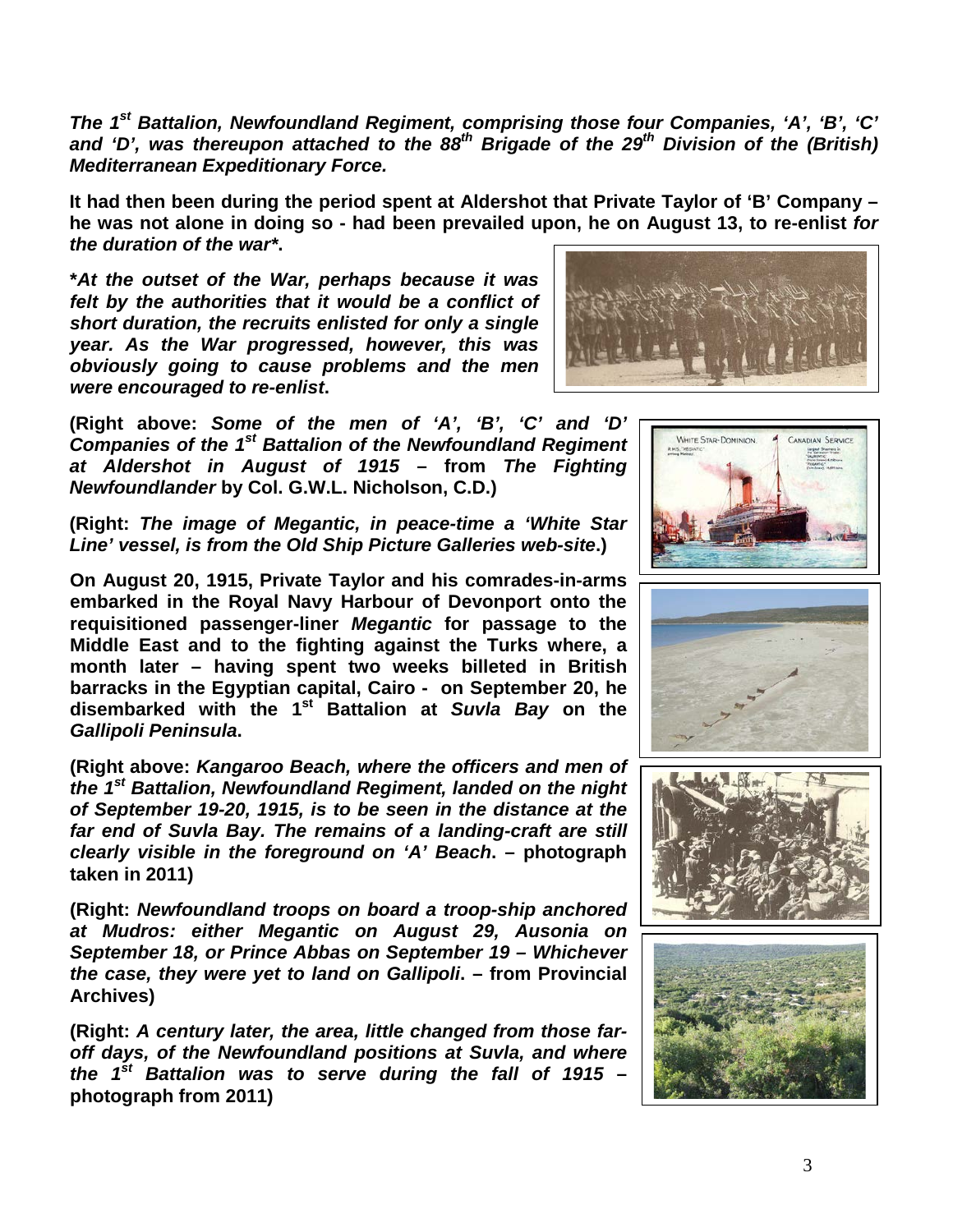**\* \* \* \* \***

**Private Taylor was likely not, however, to have disembarked at** *Suvla Bay* **with the Newfoundland unit. While en route to the** *Gallipoli Peninsula* **from Alexandria and on that same day of September 20, he was admitted into the 1st Stationary Hospital at** *Mudros Bay***, on the Greek island of Lemnos, suffering from chronic diarrhoea. It was likely a relatively mild case as he was in care for a bare two weeks.**

**(Right:** *A crowded Mudros Bay and its non-existent harbour on the island of Lemnos, in the autumn of 1915, with one of the many Allied medical units to be established there – most of them under canvas - in the foreground with another to the rear left on a hill-side –* **from**  *Illustration***)**

**Discharged** *to duty* **on October 4 with the 1st Battalion – presumably back at** *Suvla Bay* **- a bare four weeks were to pass before Private Taylor was once again evacuated to hospital – possibly having first been ferried to** *Mudros Bay*  **on this second occasion on board His Majesty's Hospital Ship** *Neuralia* **which transported him to the British-held Mediterranean island of Malta where he was admitted, diagnosed as suffering from dysentery, on October 30, into St. Patrick's Military Hospital.**

**(Right above:** *The image of HM Hospital Ship Neuralia in her war-time apparel, is from the Old Ship Picture Galleries website. Requisitioned during the Great War, she served as a hospital ship from June of 1915 until July 1919. She also served in the same capacity during the war of 1939 to 1945 until May 1, 1945, when she hit a mine and was sunk***.)**

**(Right above:** *A British Royal Naval Hospital, now disused, on the island of Malta: Since 1964 an independent nation, Malta, at the time of the Great War, and also during the Second World War, was a British possession. –* **photograph from 2011)**

**From St. Patrick's Hospital, on December 15, he was transferred to All Saints' Convalescent Camp, also on Malta, where he would remain for a further two months. From there, eventually, Private Taylor was to board His Majesty's Transport** *Bornu* **for Egypt on February 11, 1916. He had been posted to** *general active duty* **at the large British Base Depot at Sidi Bishr, Alexandria, to remain there for almost a further four weeks.**





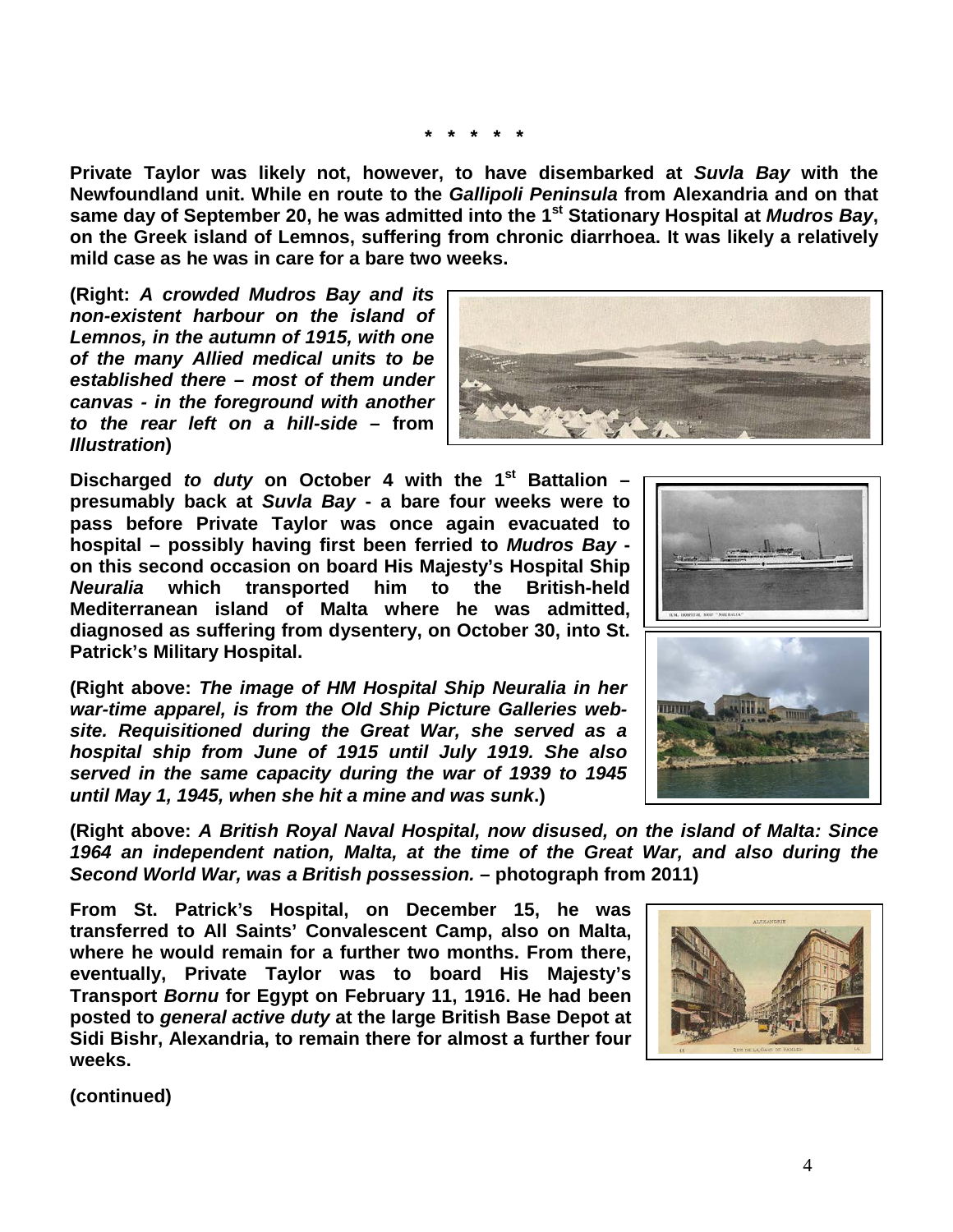**(Preceding page:** *One of the main thoroughfares in the Egyptian city of Alexandria at or about the time of the Great War* **– from a vintage post-card)**

**Private Taylor later reported to duty with the 1<sup>st</sup> Battalion in the vicinity of Suez at the southern end of the Canal on March 7, only a week before the planned transfer of the Newfoundland unit back to continental Europe.**

**\* \* \* \* \***

**Meanwhile, not only in the area where the Newfoundland Battalion had served, but even since the very first days of the operation in April of 1915, the entire** *Gallipoli Campaign,* **including the operation at** *Suvla Bay,* **had proved to be little more than a debacle: Flies, dust, disease, the frost-bite and the afore-mentioned floods – and the casualties inflicted by an enemy who was to fight a great deal better than the British High Command\* had ever anticipated – were eventually to overwhelm the British-led forces and those of the French, and it would finally be decided to abandon not only** *Suvla Bay* **but the entire** *Gallipoli* **venture.**



**(Right above:** *An un-identified Newfoundland soldier in the trenches at Suvla Bay –* **from**  *Provincial Archives***)**

*\*Many of the commanders chosen were second-rate, had been brought out of retirement, and had little idea of how to fight – let alone of how to win. One of the generals at Suvla, apparently, had handed in his resignation during the Campaign and had just gone home.* 

**On the night of December 19-20, the British had abandoned the area of** *Suvla Bay* **– the Newfoundlanders, the only non-British unit to serve there, to form a part of the rear-guard. Some of the Battalion personnel had been evacuated to the nearby island of Imbros, some to Lemnos, further away, but in neither case was the respite to be of a long duration; the 1st Battalion was to be transferred only two days later to the area of** *Cape Helles***, on the western tip of the** *Gallipoli Peninsula***.**

**(Right above:** *Cape Helles as seen from the Turkish positions on the misnamed Achi Baba, positions which were never breached. The Newfoundland positions were to the right-hand side of the picture***. – photograph from 2011)**

**The British and the** *Anzac* **forces – the Australian and New Zealand Army Corps were also to serve at** *Gallipoli* **– were now only marking time until a complete withdrawal of the**  *Peninsula* **was undertaken.** 

**This operation would take place on the night of January 8-9, the Newfoundland Battalion providing part of the rear-guard on this second occasion also.**



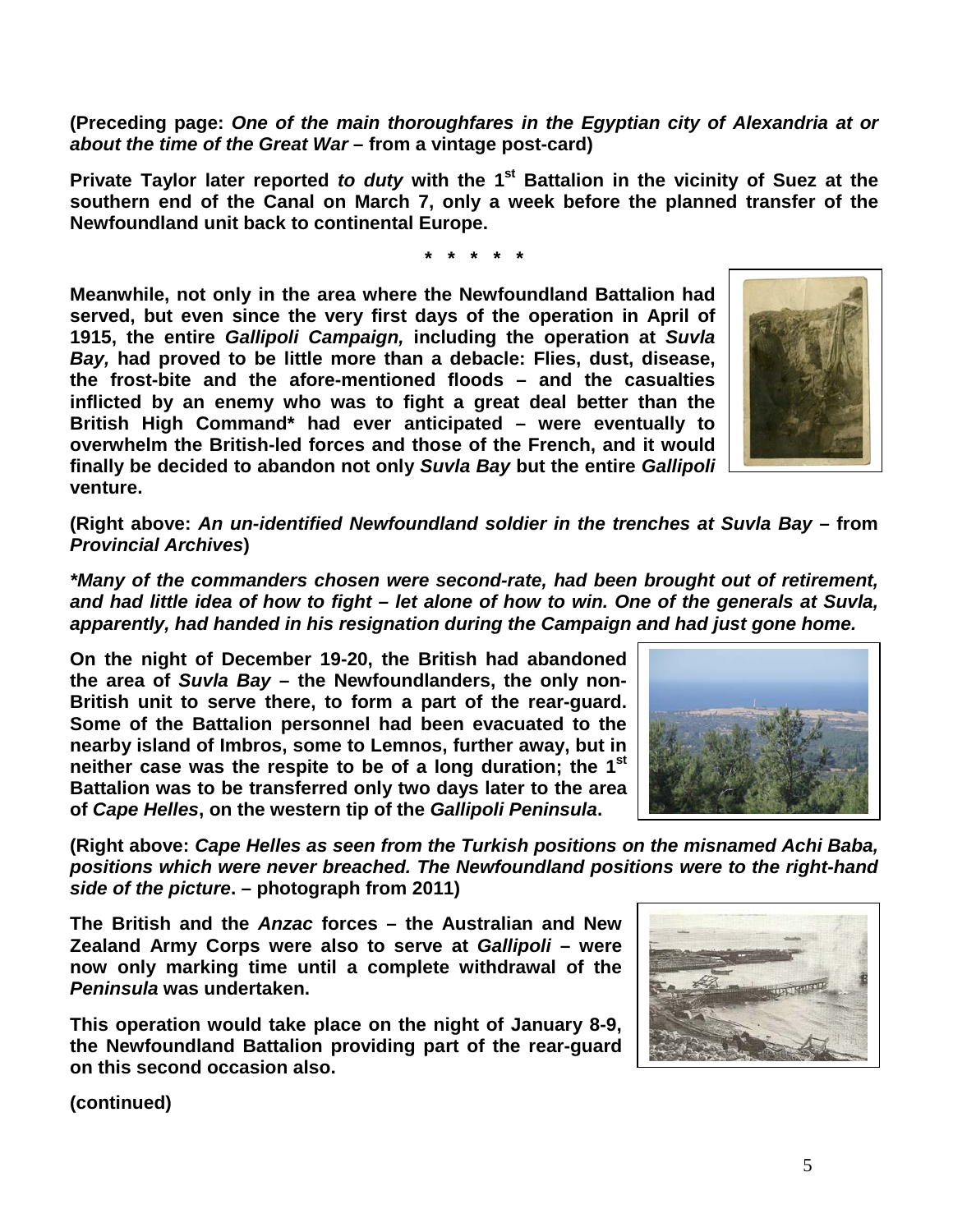6

**(Preceding page:** *'W' Beach at Cape Helles as it was days before the final British evacuation* **– from** *Illustration***)**

*\*Lieutenant Owen Steele of St. John's, Newfoundland, is cited as having been the last soldier of the Mediterranean Expeditionary Force to step into the final small boat to sail from the Gallipoli Peninsula.* 

**(Right:** *'W' Beach almost a century after its abandonment by British forces in that January of 1916 and by the Newfoundlanders who were to be the last soldiers off the beach***:** *Vestiges of the wharves in the black-and-white picture are still to be seen.* **– photograph from 2011)**

**When the British had evacuated the entire** *Gallipoli Peninsula* **in January of 1916, the Newfoundland Battalion was to be ordered to the Egyptian port-city Alexandria, having arrived there on the 15th of that month. The Newfoundlanders were then to be immediately transferred southward to Suez, a port at the southern end of the Canal which bears the same name, there to await further orders since, at the time, the subsequent**  destination of the British 29<sup>th</sup> Division had vet to be decided\*.

*\*Bulgaria had entered the conflict on the side of the Central Powers, and Salonika was soon to become a theatre of war.*

**Having arrived at Suez (see further above) only a week before his unit's departure from there, Private Taylor was among the almost six-hundred officers and** *other ranks* **who boarded His Majesty's Transport** *Alaunia* **at Port Tewfiq on March 14 to sail up through the** *Suez Canal* **en route to France. The Newfoundlanders disembarked in the Mediterranean port-city of Marseilles on March 22.**

**(Right above:** *Port Tewfiq at the south end of the Suez Canal just prior to the Great War* **– from a vintage post-card)**

**(Right:** *British troops march through the port area of the French city of Marseilles***. – from a vintage post-card)**

**Some three days after the unit's disembarkation on March 22, the Newfoundland Battalion's train arrived at the small provincial town of Pont-Rémy, a thousand kilometres to the north of Marseilles. It had been a cold, miserable journey, the blankets provided for the troops having travelled unused in a separate wagon.**







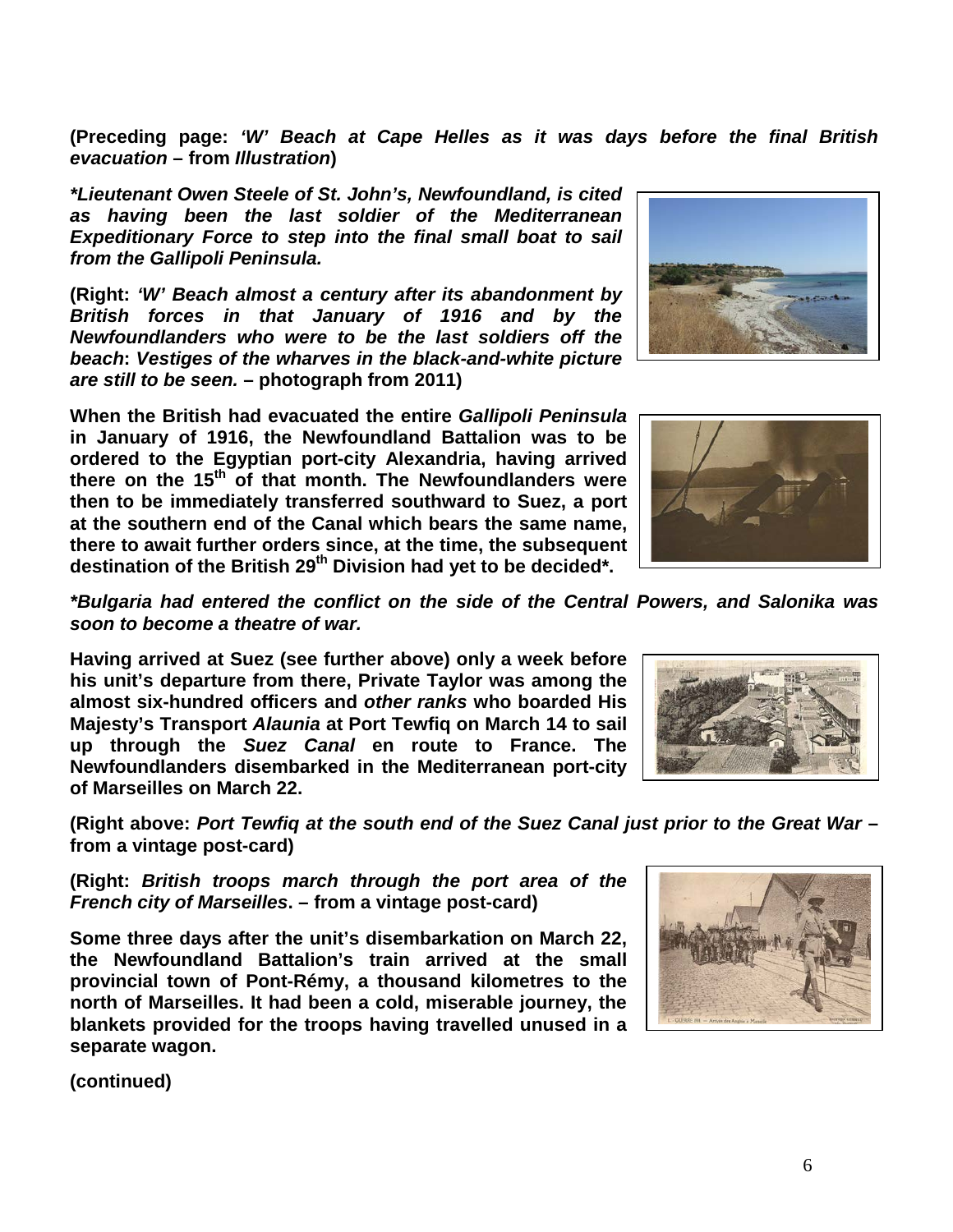**Having de-trained at the local station at two in the morning, the Newfoundlanders were still to face a long march ahead of them before they would reach their billets at Buigny l'Abbé.**

**It is doubtful if many of those tired soldiers were to pay much attention to the slow-moving stream flowing under the bridge over which they had marched on their way from the station. But some three months later** *the Somme* **was to become a part of their history.**

**(Right:** *A languid River Somme as seen from the bridge at Pont-Rémy* **– photograph from 2010)**

**On April 13, the 1st Battalion had marched into the village of Englebelmer – perhaps some fifty kilometres in all from Pont-Rémy - where they would be billeted, would receive reenforcements and, in two days' time, would be introduced into the trenches of the** *Western Front.*

**The Newfoundlanders were also soon to be preparing for the British campaign of that summer, to be fought on the ground named for the languid, meandering river,** *the Somme***, that flowed – and still does so today – through the region.** 

**(Right:** *A part of the re-constructed trench system in the Newfoundland Memorial Park at Beaumont-Hamel –* **photograph from 2007(?))**

**During this period, on May 2, while the 1<sup>st</sup> Battalion was busy – according to the Regimental War Diary entry of the day – avoiding enemy shell-fire in the trenches, Private Taylor was to be admitted into the 4th Casualty Clearing Station at Beauval for treatment to a painful condition caused by a deformed toejoint on his left foot, a complaint commonly known as** *hammer toe***.** 

**(Right:** *A casualty clearing station being established somewhere in France, this one, like many, under canvas* **– from a vintage post-card)**

**Four days later, on May 6, Private Taylor was transferred for further medical attention to the 16th General Hospital established at Le Tréport and, from there, on the 17th day of the month, would then be released to the 3rd Convalescent Depot. When some three weeks later again he reported** *to duty* **with his unit on June 9, the 1st Battalion had just withdrawn from the front to the community of Louvencourt for final training in preparation for the impending British offensive.**





**(Right above:** *The French coastal resort community of Le Tréport became an important medical complex during the time of the Great War.* **– from a vintage post-card)**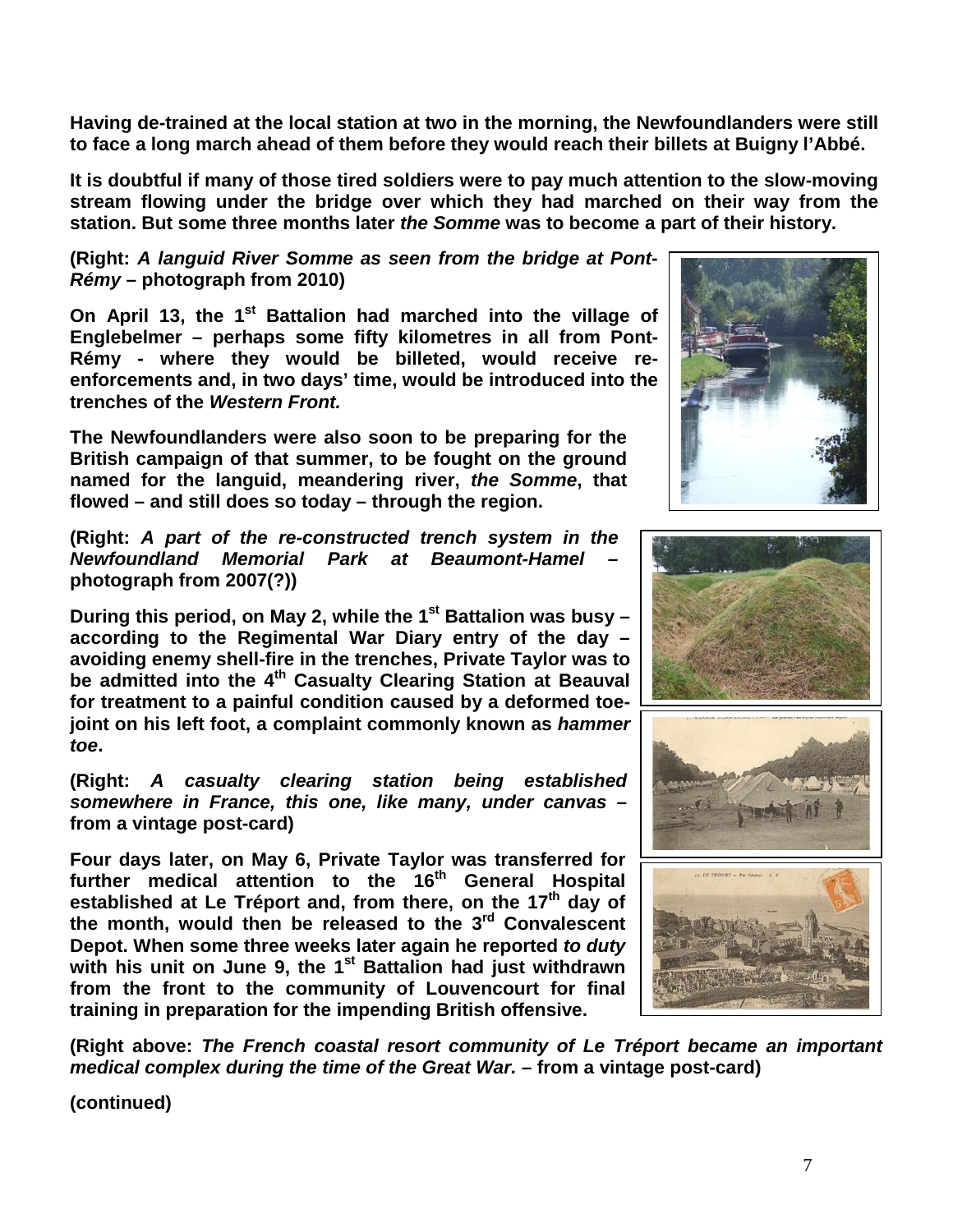**If there is one name and date in Newfoundland history which is etched in the collective once-national memory, it is that of Beaumont-Hamel on July 1 of 1916; and if any numbers are remembered they are those of the eight-hundred who went** *over the top* **in the third wave of the attack on that morning, and of the sixty-eight unwounded present at muster some twenty-four hours later\*.**

*\*Perhaps ironically, the majority of the Battalion's casualties was to be incurred during the advance from the third line of British trenches to the first line from where the attack proper was to be made, and while struggling through British wire laid to protect the British positions from any German attack.*

**(Right:** *Beaumont-Hamel: Looking from the British lines down the hill to Y Ravine Cemetery which today stands atop part of the German front-line defences: The Danger Tree is to the right in the photograph***. – photograph taken in 2009)**

**(Right:** *A grim, grainy image purporting to be Newfoundland dead awaiting burial after Beaumont-Hamel –* **from…?)**

**There are other numbers of course: the fifty-seven thousand British casualties incurred in four hours on that same morning of which nineteen-thousand were recorded as having been**  *killed in action* **or** *died of wounds***. It was to be the largest disaster** *ever* **in the annals of the British Army…and, perhaps just as depressing, the killing of** *the Somme* **was to continue for the next four and a half months.**

**(Right:** *Beaumont-Hamel is a commune, not a village***. – photographs from 2010 & 2015)**

*In fact, Beaumont-Hamel was a commune – it still exists today – at the time comprising two communities: Beaumont, a village on the German side of the lines, and Hamel which was behind those of the British. No-Man's-Land, on which the Newfoundland Memorial Park lies partially today, was on land that separated Beaumont from Hamel.* 

**The son of Leonard J. Taylor,** *wharfinger* **then later** *mechanic* **with** *Job Brothers & Co.* **of Water Street, St. John's, and of Susan Maria Taylor (née** *Snow***) – to whom he had apparently allotted a daily eighty cents from his pay, later reduced to fifty cents - of the South Side in St. John's, he was also brother to Ada, to Laura-Gertrude, to Ronald-George, Victoria-Eugenie and Mary-S.\*.**

**BEAUMONT BEAUMONT-HAME** 

*\*There appear to be discrepancies among the siblings in that Laura-Gertrude and Ronald-George are documented as having been born five months apart in 1890.*